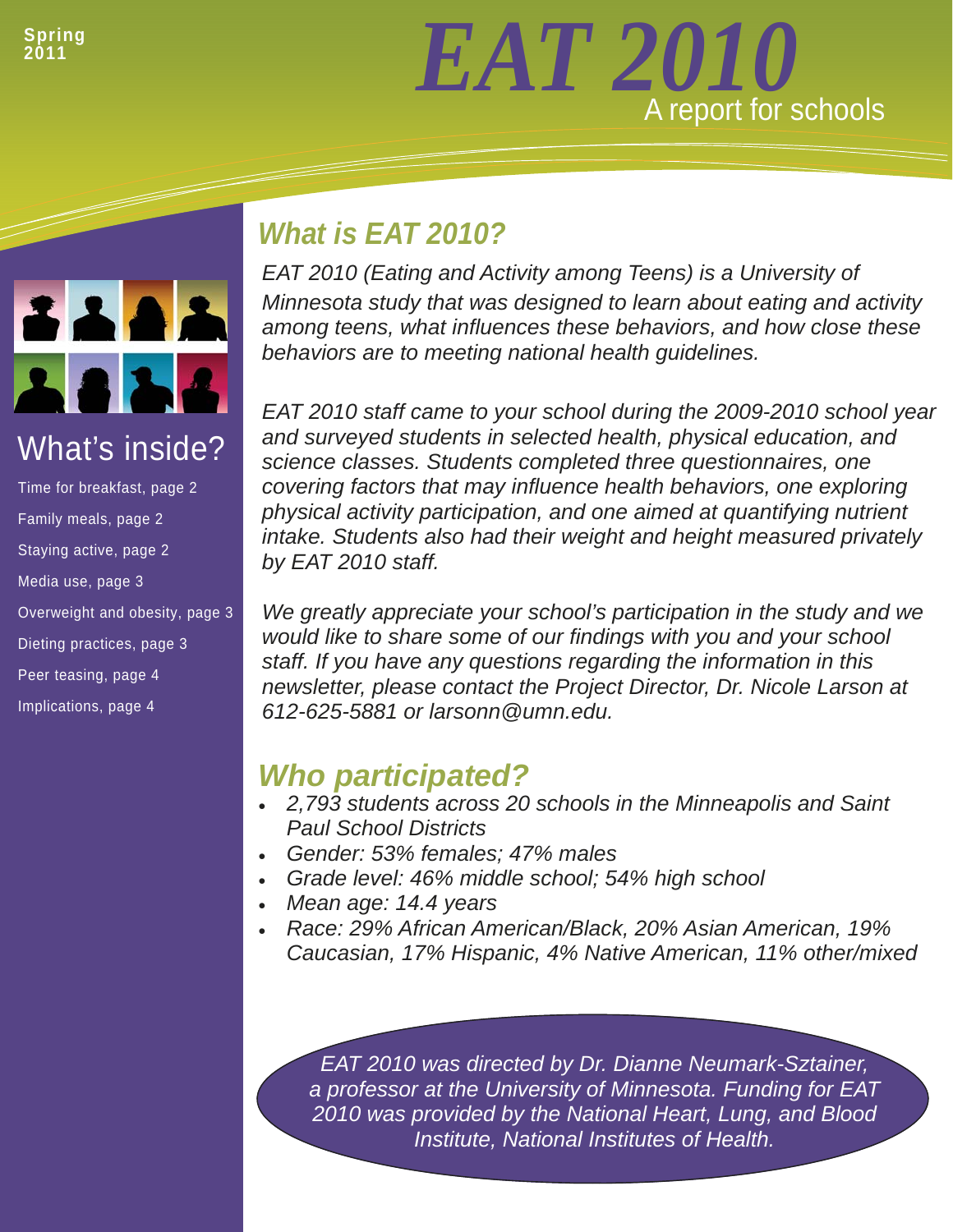## *Time for*



## *breakfast*

*Eating breakfast has been linked to better academic performance and overall dietary intake, and may also contribute to maintenance of a healthy weight.* 

*During the week of the survey, only 37% of students reported eating breakfast every day. Another 30% reported eating breakfast 3-6 days a week, but 11% of students never ate breakfast.* 

## *Family meals are not a thing of the past*

*Several studies have found that teens who eat regular family meals have better psychosocial health, academic outcomes, and nutrition. For example, in previous Project EAT studies we found that teens who ate regular family meals consumed more fruit, vegetables, and calcium than their peers not reporting regular family meals, and drank significantly fewer sweetened beverages. Coming together for mealtimes can be challenging given the busy schedules of teens and their parents, but many families are making them happen!* 

*Students reported eating with their families an average of 4.4 times per week. Eating breakfast as a family was less common than eating together at dinner time, but some families do eat breakfast together.* 



#### *Staying active*

Physical activity has numerous benefits, including better cardiovascular health, stronger bones, and improved mental health and mood. The Physical Activity Guidelines for Americans recommend that adolescents do 60 minutes or more of physical *activities every day.* 

On average, students reported participating in 2.6 hours of mild activity, 2.8 hours of moderate activity, and 3.0 hours of vigorous activity in a typical week. Just over 50% of students reported meeting the current guidelines by participating in at least seven *hours of physical activity per week.* 

**3**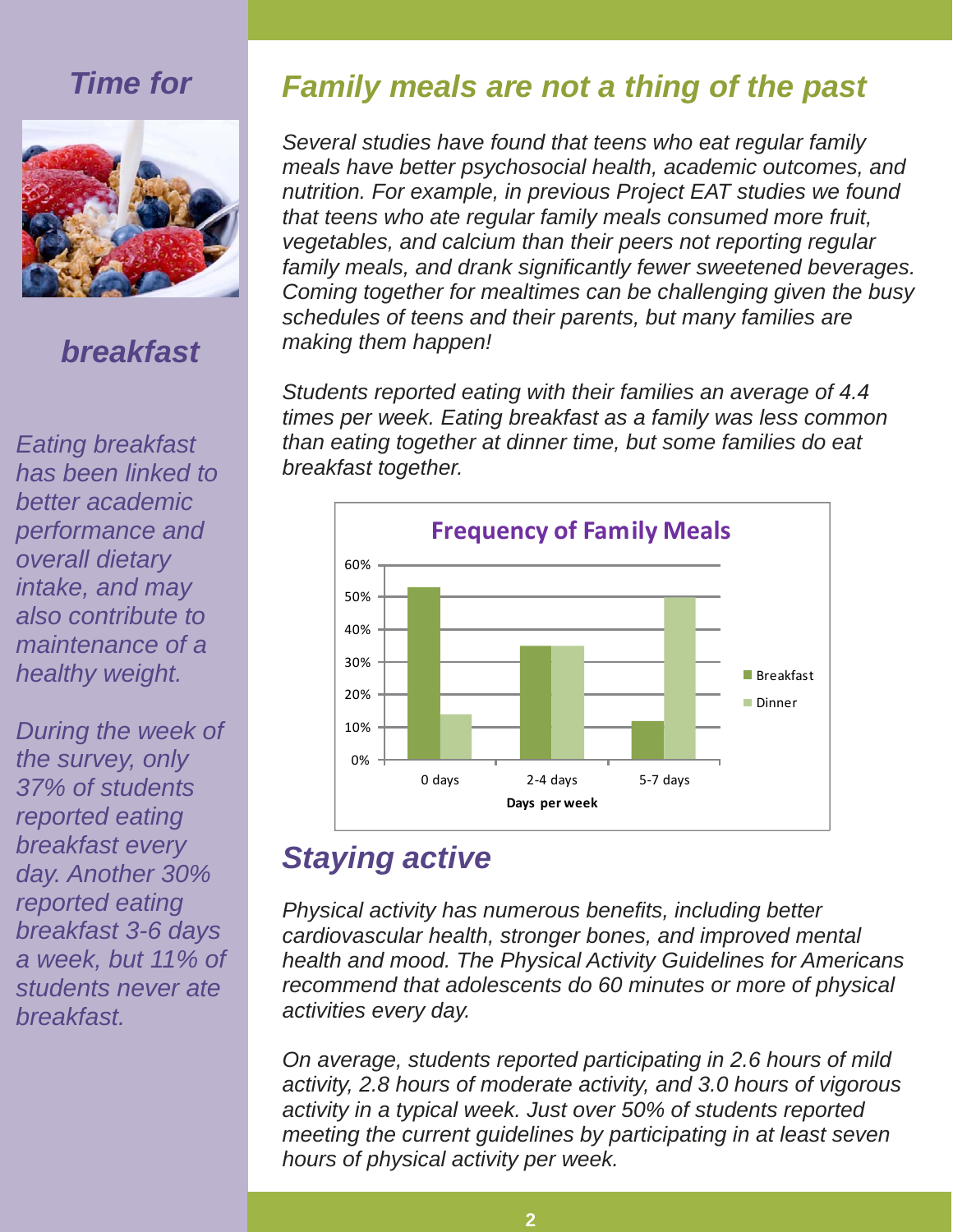## *Media use*



*While students were fairly active, they reported watching TV and videos for an average of 17.2 hours per week. In addition, students reported spending an average of 14.6 hours using a computer for non-homework activities and 8.3 hours playing video games in a given week.* 

*The American Academy of Pediatrics recommends that teens limit their screen time, including TV and video* 

*watching, computer use and video games, to no more than two hours on an average day.* 

*Approximately 85% of students exceeded this recommendation and reported more than 14 hours of screen time in a given week; 47% reported more than 35 hours of screen time.* 

## *Overweight and obesity: A challenging problem*

*Obesity is a major public health concern impacting teens today. Approximately 18% of students who participated in EAT 2010 were overweight and 22% were obese. National public health initiatives aim to reduce the proportion of teens who are obese to only 16% by 2020, so the current figures indicate much work is needed.* 



The categorization of students as underweight, healthy, overweight, or obese was based on age- and sex-specific definitions developed by the Centers for Disease Control and Prevention (see http://www.cdc.gov/healthyweight/ assessing/bmi/childrens\_bmi/about\_childrens\_bmi.html).

## *Dieting and weight-related concerns*

*Weight-related concerns such as poor body image and unhealthy weight control behaviors are common among teens. As much attention has been directed toward obesity in recent years, questions exist about the potential impact on other weight-related problems such as binge eating and poor body image. EAT 2010 was able to compare the survey data collected to previous survey data collected at schools in the metropolitan area during the 1998-1999 school year.* 

*Although prevalences of unhealthy weight control behaviors were high in 2010, we saw some improvements. For example, fewer girls reported unhealthy weight control behaviors in 2010 than in 1999. Way to go!! Let's keep working to see even more improvements.*